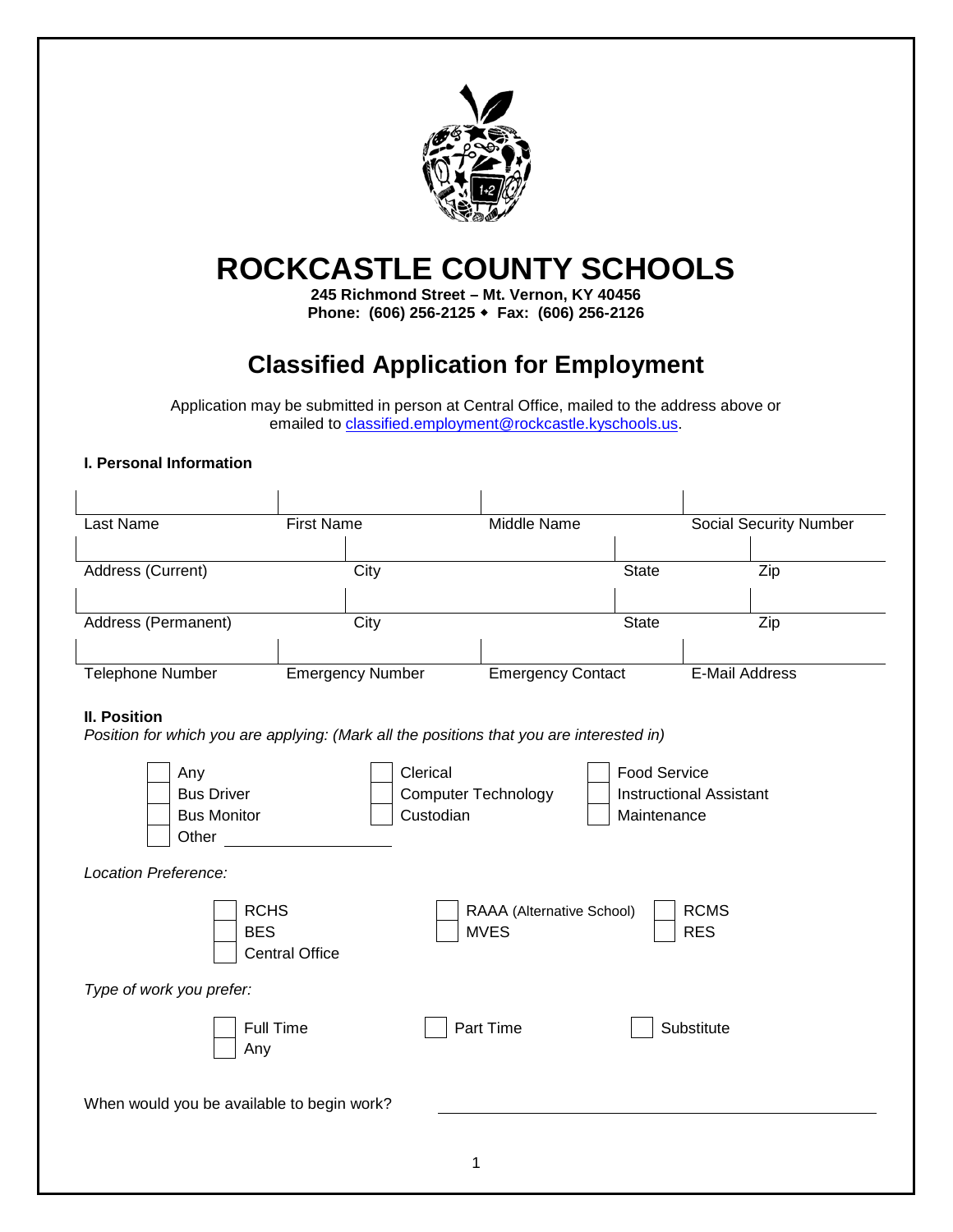## **III. Education**

*List the most recent education first. Provide a copy of your college transcript.*

| <b>Technical/Vocational</b> |                                                                                          |                                    | <b>Dates Attended</b>              |                    |  | <b>Degree</b> |                    |                     |
|-----------------------------|------------------------------------------------------------------------------------------|------------------------------------|------------------------------------|--------------------|--|---------------|--------------------|---------------------|
|                             | <b>High School</b>                                                                       |                                    | <b>Diploma</b>                     |                    |  | <b>GED</b>    |                    |                     |
|                             |                                                                                          | <b>YES</b>                         |                                    | <b>NO</b>          |  | <b>YES</b>    |                    | <b>NO</b>           |
|                             | List any skills that might be beneficial for the position(s) for which you are applying: |                                    |                                    |                    |  |               |                    |                     |
|                             | List all equipment and machines that you are familiar with or can operate:               |                                    |                                    |                    |  |               |                    |                     |
|                             | <b>IV. Work History</b><br>List the most recent first.                                   |                                    |                                    |                    |  |               |                    |                     |
| 1.                          | <b>Employer Name</b>                                                                     | Address                            |                                    |                    |  |               |                    | Dates of Employment |
|                             |                                                                                          | <b>Contact Person/Phone Number</b> |                                    | Reason for Leaving |  |               |                    |                     |
|                             | <b>Position Held</b>                                                                     |                                    |                                    |                    |  |               |                    |                     |
|                             | What were your responsibilities?                                                         |                                    |                                    |                    |  |               |                    |                     |
| 2.                          | <b>Employer Name</b>                                                                     | Address                            |                                    |                    |  |               |                    | Dates of Employment |
|                             | <b>Position Held</b>                                                                     |                                    | <b>Contact Person/Phone Number</b> |                    |  |               | Reason for Leaving |                     |
|                             | What were your responsibilities?                                                         |                                    |                                    |                    |  |               |                    |                     |
| 3.                          | <b>Employer Name</b>                                                                     | Address                            |                                    |                    |  |               |                    | Dates of Employment |
|                             | <b>Position Held</b>                                                                     |                                    | <b>Contact Person/Phone Number</b> |                    |  |               | Reason for Leaving |                     |
|                             | What were your responsibilities?                                                         |                                    |                                    |                    |  |               |                    |                     |
| 4.                          | <b>Employer Name</b>                                                                     | Address                            |                                    |                    |  |               |                    | Dates of Employment |